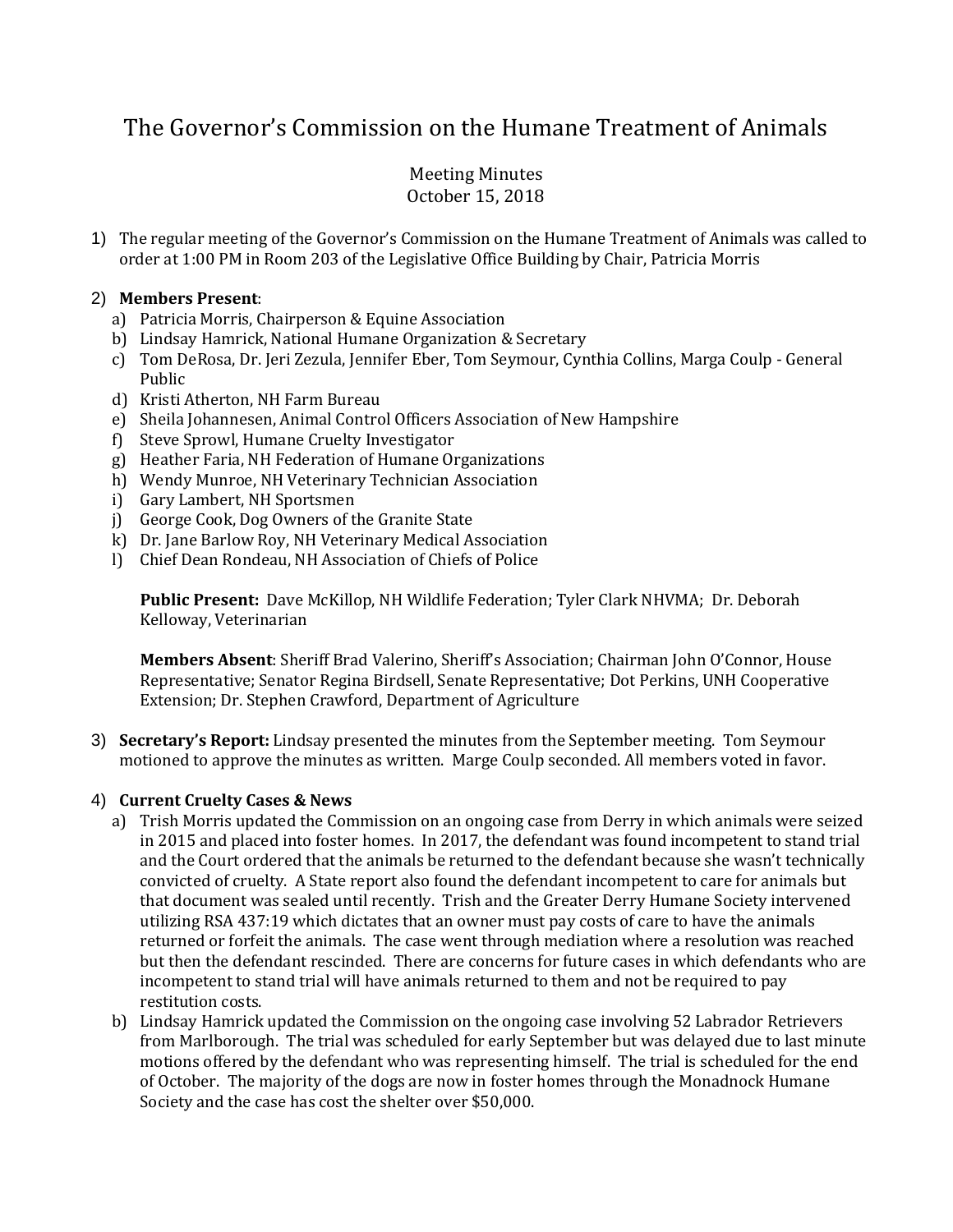- c) Steve Sprowl updated the Commission on the ongoing case involving 36 German Shepherds from Alexandria and Bristol. The defendant was convicted in July and ordered to pay the \$70,000 bond to retain ownership of the animals through an appeal but has not yet posted the bond. There was a hearing held for contempt of court but the defense didn't show for the hearing. The Superior Court is scheduled to hear the appeal case on 10/23 and the District Court has asked the Superior Court to remand the case back to District Court which would confirm the conviction in July, the restitution order and the dogs would be forfeit due to the lack of the required posted bond. The NHSPCA has spent over \$200,000 on the dogs to date.
- d) Lindsay stated that the citizen whose Golden Retriever died at a Hampton groomer's business has been in contact to try to work on legislation to address these concerns. HSUS has received other requests for legislation regulating entities that care for animals but do not fall under the Department of Agriculture's licensing provisions. (ex. training facilities, boarding facilities, groomers, animal control officers, etc.) Lindsay requested input from other stakeholders and will report out at the November meeting with potential ideas for legislation. Dr. Jeri used to teach an associate's degree program at UNH for animal care professionals as well as a diploma program based on national certifications so there are resources available. She pointed out this is also another opportunity to encourage the public to research the facilities they utilize for animal care.
- e) Lindsay updated the Commission on the Great Dane case. The NH Supreme Court has not yet scheduled the case and that process may take many months. Jennifer Eber opened the discussion regarding whether the Commission should submit an amicus brief to the Supreme Court based on some of the challenges in the appeal that are relevant to the Commission's work. Examples may include challenges that the cruelty code is too vague, how search warrants are drafted, what costs may be considered for restitution, and how complaints are drafted. Lindsay Hamrick, Chief Rondeau and Dr. Jeri Zezula will recuse themselves from all conversations and email communications regarding the decision by the Commission to submit a brief and, if the Commission does submit a brief, will recuse themselves from any conversations or drafting of that brief. George Cook moved to continue the discussion at the November meeting. The motion was seconded by Tom Seymour. All voted in favor (Lindsay, Chief Rondeau and Dr. Jeri abstained.) Jennifer Eber will send around the list of challenges to all but the three members who are recused and the Commission will discuss at the November meeting. Tyler Clark, lobbyist for the NHVMA asked if there were issues with an executive branch commission becoming involved in a judicial proceeding. Trish Morris commented that the executive order charges the Commission with reviewing and determining policies related to the cruelty code and ultimately, the Court would determine if the Commission's amicus brief was appropriate.
- f) George Cook brought up a recent cruelty case in which a breeder was charged with cruelty for allegedly not seeking veterinary care for grease burns on a puppy who was sold and how that case and others may speak to the timeframe by which pet owners must seek veterinary care for medical issues.
- g) Trish will look into updates on the seizure of horses and other animals from a New Hampton "sanctuary". The animals were surrendered to Live and Let Live Farm but it's unclear if charges were filed and if so, where the case stands now.

# 5) **2019 Legislative Initiatives**

- a) **HB 1385**: Relative to a Committee to Study Animal Welfare
	- i) The House Environment & Agriculture Committee has had a number of subcommittee meetings and solicited input from various stakeholders to address cost of animal care concerns and the transfer of animals. The Committee is utilizing HB 1385 as a vehicle to discuss these two issues but intends not to recommend the intent of HB 1385 (to create a committee to study animal welfare) for future legislation.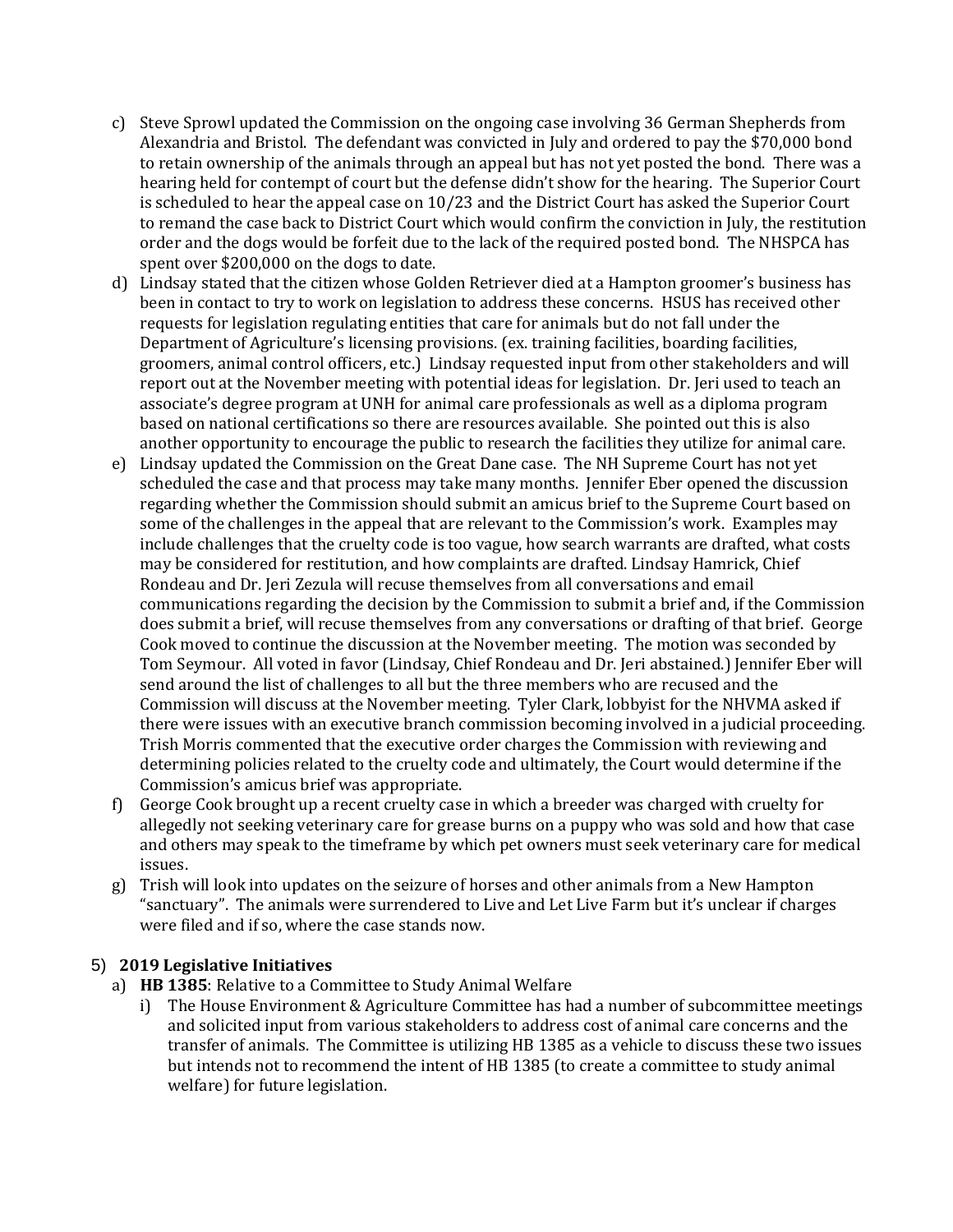ii) The Committee has submitted two placeholder bills. The first under the cruelty code (RSA 644:8) regarding costs of care and the second under RSA 437 regarding the transfer of animals. Proposals to address cost of care include a state fund which would be funded by an existing fee on commercial feed. Currently, feed fees generate  $\sim$  \$1 million per year. 50% of the funds go to the Department of Agriculture and the other 50% goes to the general fund. The Committee recommends that a portion of the general fund monies go into a cost of care fund administered by the Dept. of Agriculture. In order for towns to access the fund, they would need to contribute a small amount. The fund would not impact the requirement for defendants to pay restitution and any restitution collected could be routed back into the fund. The specifics of such a fund would be worked out in the post-legislative rulemaking process. The Committee also recommends additional funding for the Department to add staff to oversee pet vendor regulations and funds for a database system to track health certificates. The NHVMA has been discussing how they may be able to assist in the tracking of health certificates because the majority of veterinary clinics already use an electronic system. Specific bill language for both bills won't be available until November or December.

# b) **Other State Laws**

i) Trish highlighted the passage of a recent Pennsylvania law that assigns felony level penalties for leaving a dog outside in temps below 32 degrees or more than 80 degrees for more than 30 minutes.

# c) **Commission Process for Legislative Positions and Amendments**

i) Leading up to the 2019 legislative session, the Commission discussed how best to take positions on active legislation and to review significant amendments to priority bills. Jennifer thinks the Commission should only review a priority bill's amendment if that amendment significantly alters the intention of the bill. The Commission decided that the Legislative Subcommittee can track these changes and alert the Chair if an amendment has passed that warrants a new vote from the Commission members. Trish will contact the Governor's Office to determine if the Commission can electronically vote on these amendments in the event a decision is needed prior to a Commission meeting. The legislative committee will begin meeting in November and will provide legislative reports to the Commission. Dr. Barlow recommended that the reports include the specific vote and the reports will be updated to reflect this. The legislative committee can also write and/or oversee the process for majority and minority reports.

# 6) **Cruelty Tracking Subcommittee**

a) Jennifer Eber and Heather Faria presented the draft five page report (plus references) and will present the full draft to the Commission in November. Chief Rondeau discussed the changes in reporting mandates that should make reporting more accurate in the future which may show an increase in the number of cases reported even if the actual frequency of cruelty cases has not changed. Based on other mandatory reporting mandates, these numbers should even out after about five years. Steve Sprowl asked if cases where owners relinquish the animals are reported as this makes up the bulk of cruelty cases in the state? Chief Rondeau confirmed that those cases would be included as long as cruelty was charged in the case.

# 7) **Legislative Subcommittee**

a) The subcommittee did not meet but will begin meeting regularly in November.

#### 8) **Funding & Education Subcommittee**

- a) The subcommittee is finalizing the animal care brochures.
- b) Trish mentioned that in the town of Barnstead, half of the calls to law enforcement involve animals and the town is researching local funding options. George mentioned that the portion of the dog license fees that don't go to the State can be used by the towns for animal control related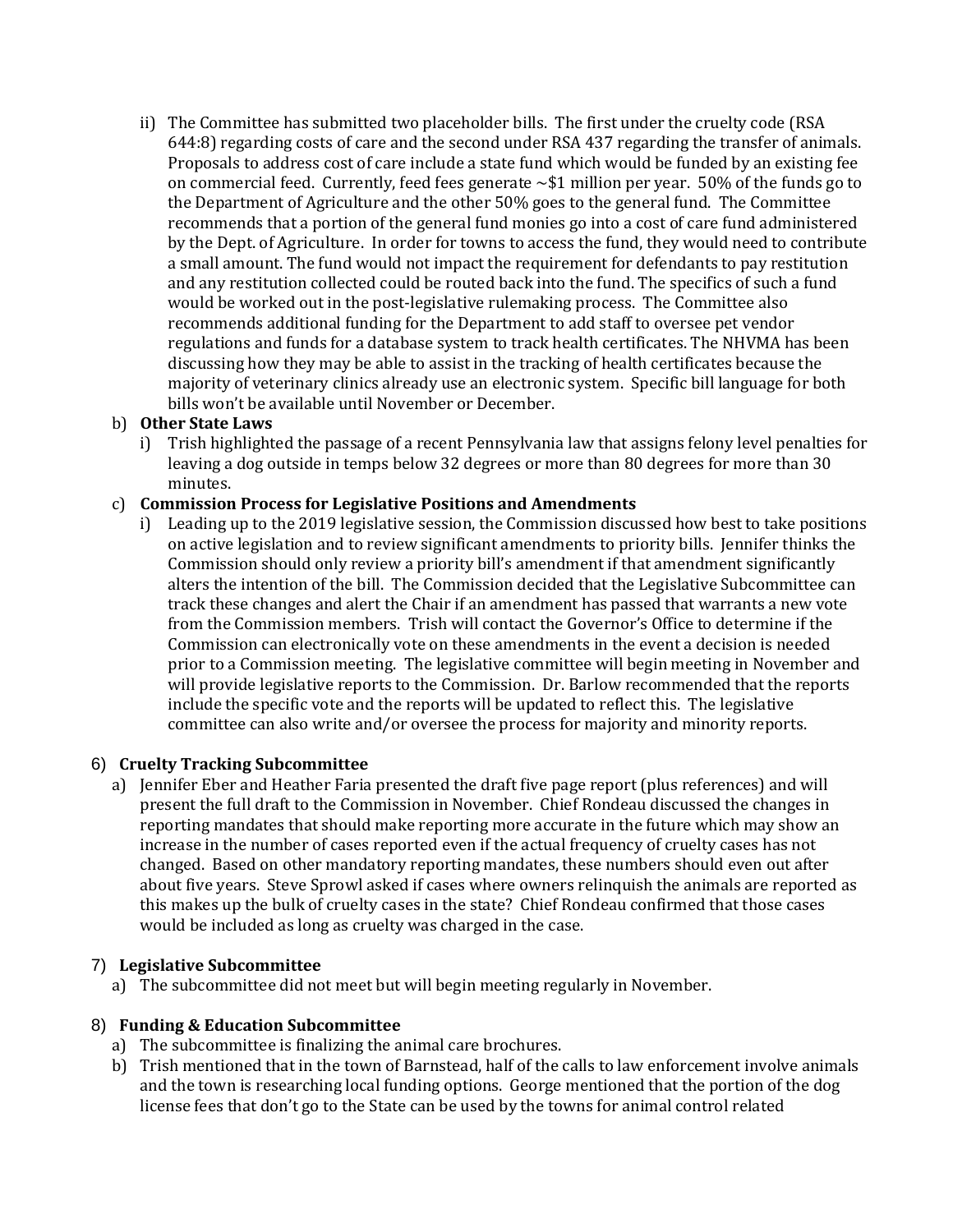responsibilities. Some towns use this money to hire an ACO, others use it to pay for any livestock damage fees but most put it into the general fund. While there is a minimum amount required for dog license fees, towns can set their own fees.

c) Commission members discussed the group license fee structure which allows anyone with five or more dogs to pay \$20 to have them all licensed. This formula is significantly impacting the amount of funding available in towns that have many group license holders. The House Agriculture committee has also discussed this issue and is considering a new sliding fee scale that would better account for the total number of dogs.

# 9) **Legal Database/Repository**

a) Trish is continuing to work on a future repository for court motions and responses such as motions to suppress evidence, summary judgment, case dismissals, etc. There is a lot of interest from prosecutors to have a repository of motions and responses as well as case law.

# 10) **Protocol Manual Updates**

a) Lindsay received protocol manual updates from the groups working on 1) Prevention, 2) Section 4, 3) Pages 38-41 and 4) Specific Investigations Concerns. The other groups can bring their feedback to the November meeting and email ideas to Trish and Lindsay. After the November meeting, Lindsay will edit the manual with the recommendations of the members and then circulate it for review. The edited version will clearly show where changes have been made.

# 11) **Review of other state cruelty laws**

- a) Commission members have been asked to review other state cruelty laws and bring their thoughts and ideas to the November Commission meeting. Trish asked members how they envision the process of reviewing our cruelty law and clarified that she doesn't necessarily see the Commission rewriting the entire law but does want an analysis. Lindsay stated that there seem to be two tracks. The first is to identify areas of agreement that simply need to be cleaned up in the law and the second is to discuss some of the historically controversial topics such as regulation of pet vendors, wildlife cruelty, bonding and forfeiture, and outdoor dog standards. George felt that reviewing other state laws will benefit the Commission in making any potential recommendations for our law. Dr. Zezula presented a draft of a possible reassignment of the cruelty code to give it its own section in the law rather than lumped in with other breaches of the peace which makes the code difficult to follow.
- b) Other topics discussed included the Veterinary Practice Act and how it may or may not impact the ability for first responders to administer first aid/narcan/CPR, etc. Trish had deployed for Hurricane Michael and there are uncertainties around how much first responders can do in NH as non-veterinarians. Dr. Barlow Roy stated that while first responders should be able to administer first aid in the event of an emergency, the animal should always be transported to a veterinarian as quickly as possible.
- c) Lindsay suggested the Commission also look at the livestock guardian dog language as it pertains to outdoor dogs. There have been a number of alleged cases of tethered dogs posing a safety risk to people and/or livestock whose owners are claiming the livestock guardian exemption in order to avoid barking complaint fines and outdoor sheltering requirements.

# 12) **Old Business**

a) The NHSPCA's Law Review book is now updated and available on the Commission's website as well as on the NH Federation of Humane Organization's website. The ACO Association also requested to post it on their site.

# 13) **New Business**